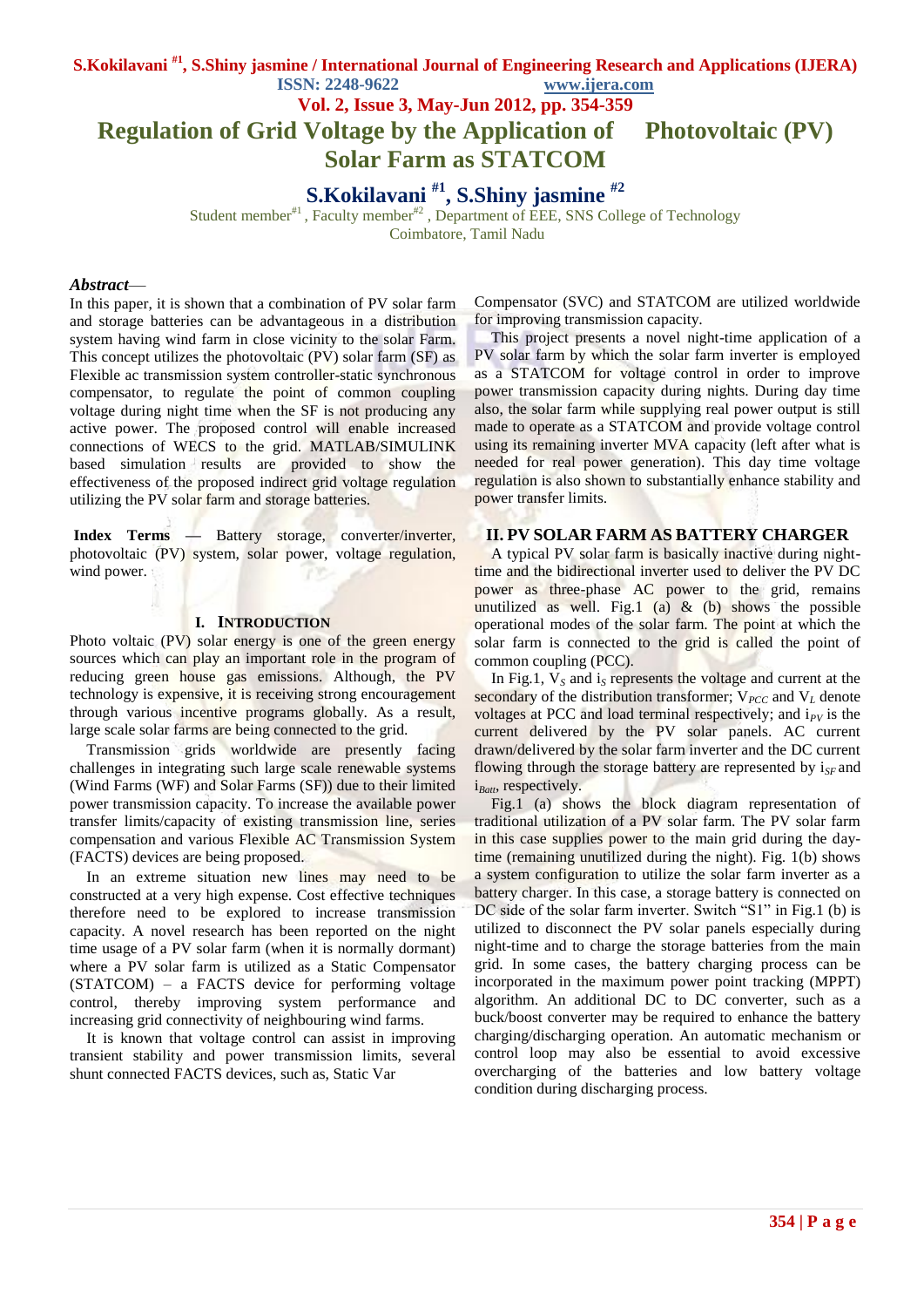# **S.Kokilavani #1, S.Shiny jasmine / International Journal of Engineering Research and Applications (IJERA) ISSN: 2248-9622 www.ijera.com**

## **Vol. 2, Issue 3, May-Jun 2012, pp. 354-359**

The advantages offered by the consideration of a battery or sets of batteries on the DC side of the PV solar farm inverter are highlighted below:

 $\Box$  Better utilization of solar farm inverter asset 24/7/365 with multiple value streams i.e. as solar PV generator, energy storage and voltage regulator

 $\Box$   $\Box$  Stored battery energy can be utilized for peakshaving or as an emergency backup

 $\Box$  Improved PV solar pwer dispatch ability and PV output smoothing.

 $\Box$   $\Box$  Increased DG and Distribution system reliability.

 $\Box$  Possibility of utilizing the system configuration as uninterruptible power source (UPS) when used captive (behind the meter).



Fig.1.Utilization of PV solar farm bidirectional inverter: (a) Normal operation during day-time to inject real power (b) Solar farm inverter as battery charger system configuration.

# **III. STATCOM**



## Fig.2.Line diagram of STATCOM

Recently the Voltage Source Inverter (VSI) based Static VAR compensators have been used for reactive power control. These compensators are known as Advanced static VAR compensator (ASVC) or static VAR compensator (STATCOM) in Fig.2 is a shunt connected reactive compensation equipment which is capable of generating and/ absorbing reactive power whose output can be varied so as to maintain control of specific parameters of power system.

The STATCOM provides operating characteristics similar to rotating synchronous compensator with out mechanical inertia, due to the STATCOM employ solid state power switching devices it provides rapid controllability of the three phase voltages, both in magnitude and phase angle. The STATCOM basically consist of step down transformer with a leakage reactance, a three phase GTO or IGBT voltage source inverter (VSI), and a DC capacitor.

### **IV. PROPOSED UTILIZATION OF COMBINED SOLAR FARM AND STORAGE BATTERY SYSTEM TO REGULATE PCC VOLTAGE**

If the power generated by a DG is more than load demand connected downstream of the PCC, the excess power flows back towards the main grid. A substantial amount of this reverse power flow may cause voltage to rise on the distribution feeder. The voltage rise due to reverse power flow is one of the major concerns in any DG system (wind/solar/other) as it may cause the distribution feeder voltage to raise more than the allowable limit (typical  $\pm$  5%) specified by the utility standards.

Since wind velocity is generally higher during the nighttimes, a wind plant may produce more power causing significant amount of reverse power to flow towards main grid. Furthermore, during the night-time the condition worsens as the load on the system is generally lower as compared to the day time levels. On the other hand, it may be noted that solar farms do not produce any real power and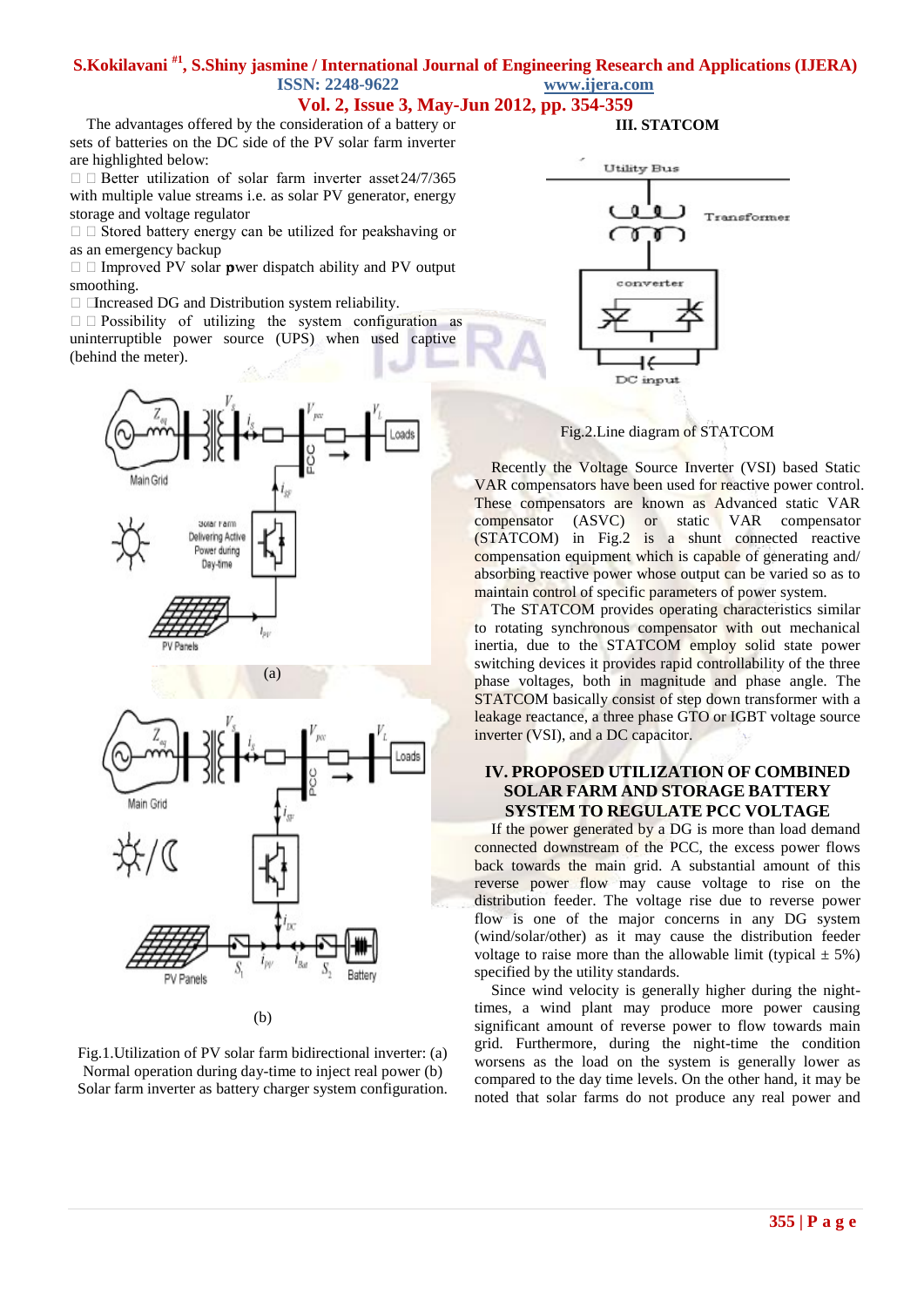### **S.Kokilavani #1, S.Shiny jasmine / International Journal of Engineering Research and Applications (IJERA) ISSN: 2248-9622 www.ijera.com**

#### **Vol. 2, Issue 3, May-Jun 2012, pp. 354-359** and rise, respectively.

remain unutilized during the night-time.

It is quite likely in the near future that wind and solar farms may be located on the same distribution feeder. This complementary operational condition of wind farm producing excessive power while solar farm remaining in idle condition, especially during the night-time, can be utilized to enhance the overall system performance by using the solar farm inverter to perform additional tasks.

In this paper, this approach is utilized to regulate the feeder voltage. The concept is to exchange (store/deliver) the real power from the feeder by incorporating storage batteries on the DC side of the solar farm inverter. In the future as more AC-DC-AC converter- inverter based wind plants are employed, such battery systems can be incorporated in wind plants (to store excess solar/other power)

Fig.4 shows the block diagram representation of the proposed system operational configuration. The distribution system consists of PV solar and wind farms connected on the same feeder. Several rechargeable batteries are connected to DC side of the solar farm inverter. Switches S1 and S2 are utilized to select one or multiple operational modes.

The bidirectional inverter of the solar farm is operated as fully controlled active rectifier to charge the batteries at unity power factor operation. Further, with adequate control, the batteries can be charged by drawing constant charging current to extract power at fixed rate or variable charging current for rapid charging to extract power at different rates if the power generation from wind farm increases suddenly.

The operational modes of proposed utilization of solar farm are explained below:

(i) The voltage and flow of power at PCC is monitored. During night-time, if the PCC voltage is observed to increase beyond a certain level, for example 1.025 pu, or a significant amount of reverse power flow is detected, the battery charging loop is activated. Part of the wind generated real power (ΔPWF) is extracted and utilized to charge the batteries such that the voltage at PCC will be regulated. Several batteries can be charged simultaneously if very high amount of reverse power flow causing significant voltage rise at PCC is noticed.

(ii) During the day-time, this stored energy in the batteries is delivered back to the PCC. For example, during early morning hours or late afternoon hours when the power generated from PV solar farm is not at its peak, the battery will be connected in parallel with solar farm generated output. Thus the PV solar farm and storage battery will simultaneously support the load power demand.

#### **V. SF INVERTER CONTROL**

Fig.3 shows the block diagram of the control scheme used to achieve the proposed concept. The controller is composed of two proportional--integral (PI) based voltage-regulation loops. - One loop regulates the PCC voltage, while the other maintains the dc-bus voltage across SF inverter capacitor at a constant level. The PCC voltage is regulated by providing leading or lagging reactive power during bus voltage drop

A phase-locked loop (PLL) based control approach is used to maintain synchronization with PCC voltage. A hysteresis current controller is utilized to perform switching of inverter switches. To facilitate the reactive power exchange, the dcside capacitor of SF is controlled in self-supporting mode, and thus, eliminates the need of an external dc source (such as battery).



Fig.3.SF as STATCOM—controller diagrams. (a) Synchronization. (b) PCC voltage regulation loop. (c) DC bus voltage regulation loop.

#### **V. SIMULATION STUDY AND RESULTS**

To validate the concept presented in the paper, MATLAB/ SIMULINK based simulation study is carried out. A SIMULINK model in Fig.5 is developed for the system in Fig.4. The length of line L1, L2 and L3 are: 5 km, 1 km and 0.5 km, respectively. All parameters are in per unit (pu) with base value of 10 MVA and 12.7 kV. The simulation results are given in Fig 6 to 10.



Fig.4.Block Diagram representation of proposed utilization of solar farm inverter during night time.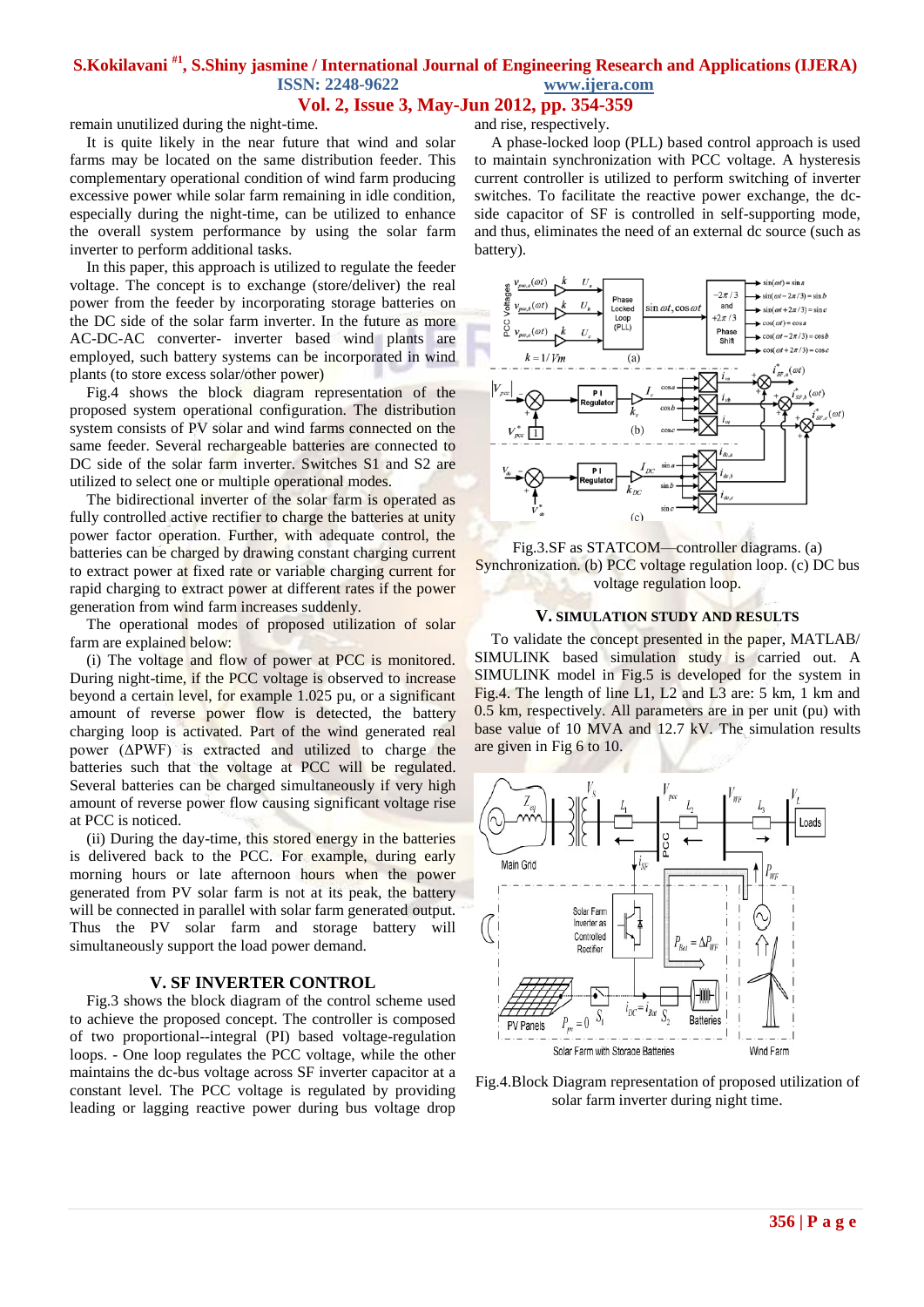## **S.Kokilavani #1, S.Shiny jasmine / International Journal of Engineering Research and Applications (IJERA) ISSN: 2248-9622 www.ijera.com**





Fig.5.Simulation model of the proposed system.

The Fig.6 (a) and Fig.7 (a) shows the grid voltage and PCC voltages with lot of power quality disturbances when the SF inverter is not acted as STATCOM. Fig.6 (b) and Fig.7 (b) shows the regulated grid voltage and PCC voltage with out any disturbances when the SF inverter is acted as STATCOM.



Fig.7.PCC voltage (a) Before the connection of inverter as STATCOM (b) After the connection of inverter as **STATCOM** 

Fig.8 shows the single phase voltage waveforms of source, PCC, and load in per unit after the connection of inverter as STATCOM. The DC link voltage across the SF inverter is also shown in Fig.8. The Fig.9 shows the voltage magnitudes of source, PCC and load in per unit after the connection of inverter as STATCOM.







Fig.8.Single phase voltage waveforms of source, PCC, and load in pu and DC link voltage in volts.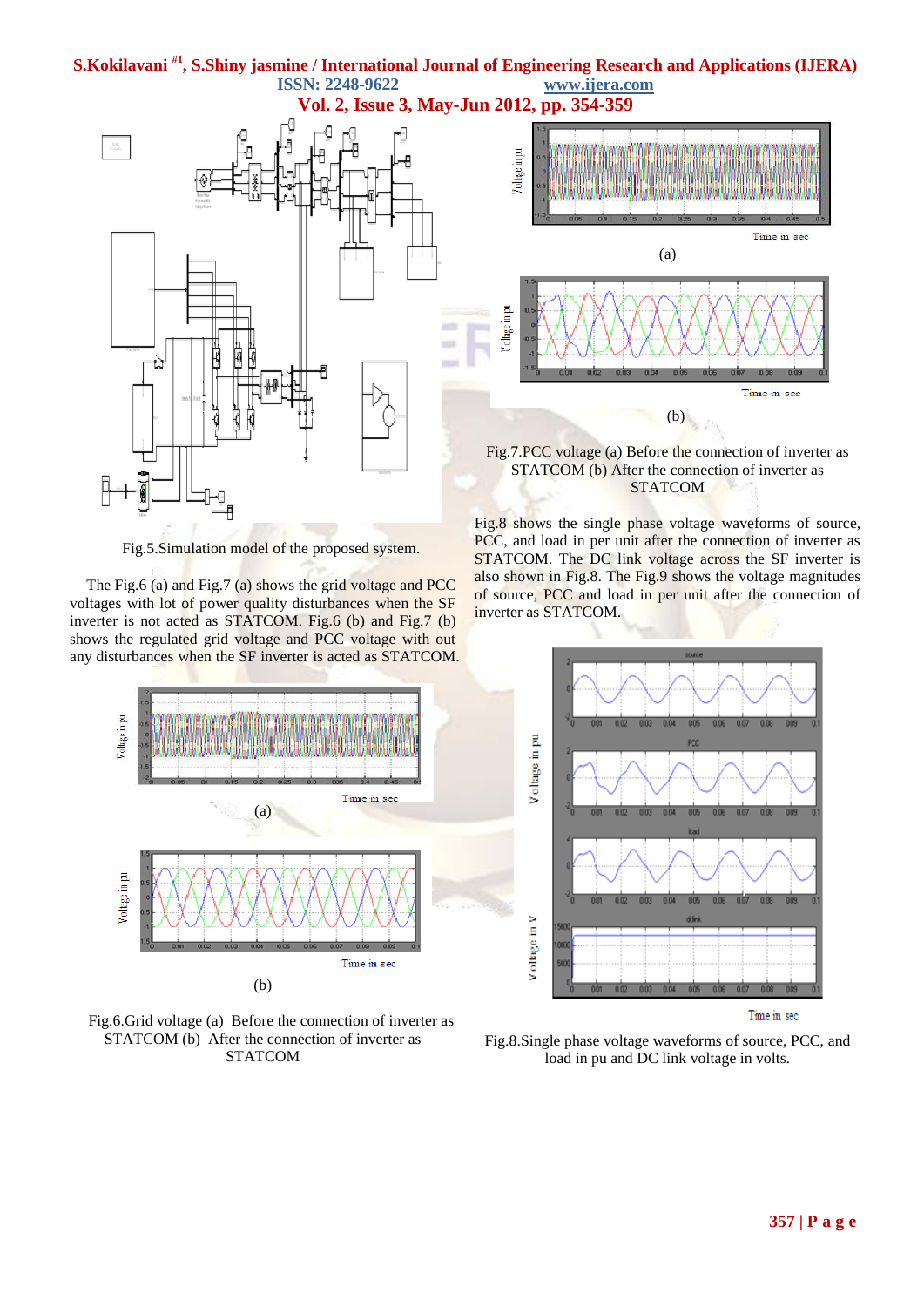

Fig.10 shows discharging properties of the battery used in this project with the rated capacity of 50 Ah. The SOC% indicates state of charge present in the battery. 100% indicates a fully charged battery and 0% indicates an empty battery. Fig.11 (a) and Fig.11 (b) shows the battery discharge characteristics with voltage plotted against Ampere hours (Ah) and Time in hours (hrs).



Fig.9.Voltage magnitudes of source, PCC, and load in pu



Fig.10.State of charge in the battery (SOC) in %



Fig.11.Battery discharge characteristics a) Voltage vs Ampere hour (Ah) b) Voltage vs Time (hours)

#### **VI. CONCLUSIONS**

A PV solar and wind plant based distributed generation system with battery storage is studied in this paper. The bidirectional inverter of PV solar farm is utilized as a battery charger especially during the night-time to charge the batteries. A new concept of indirect feeder voltage control is presented in which the voltage rise (due to a substantial amount of reverse power flow from the wind farm) is controlled by utilizing the solar farm inverter to charge the batteries. The solar farm inverter is operated as a three-phase controlled rectifier which draws sinusoidal currents at unity power factor operation. MATLAB/SIMULINK based simulation results confirm the feasibility and effectiveness of the proposed approach to regulate the feeder voltage by exchanging real power through the storage batteries. In future work, the proposed approach will be expanded for a medium voltage large scale PV Solar- wind power based distribution system.